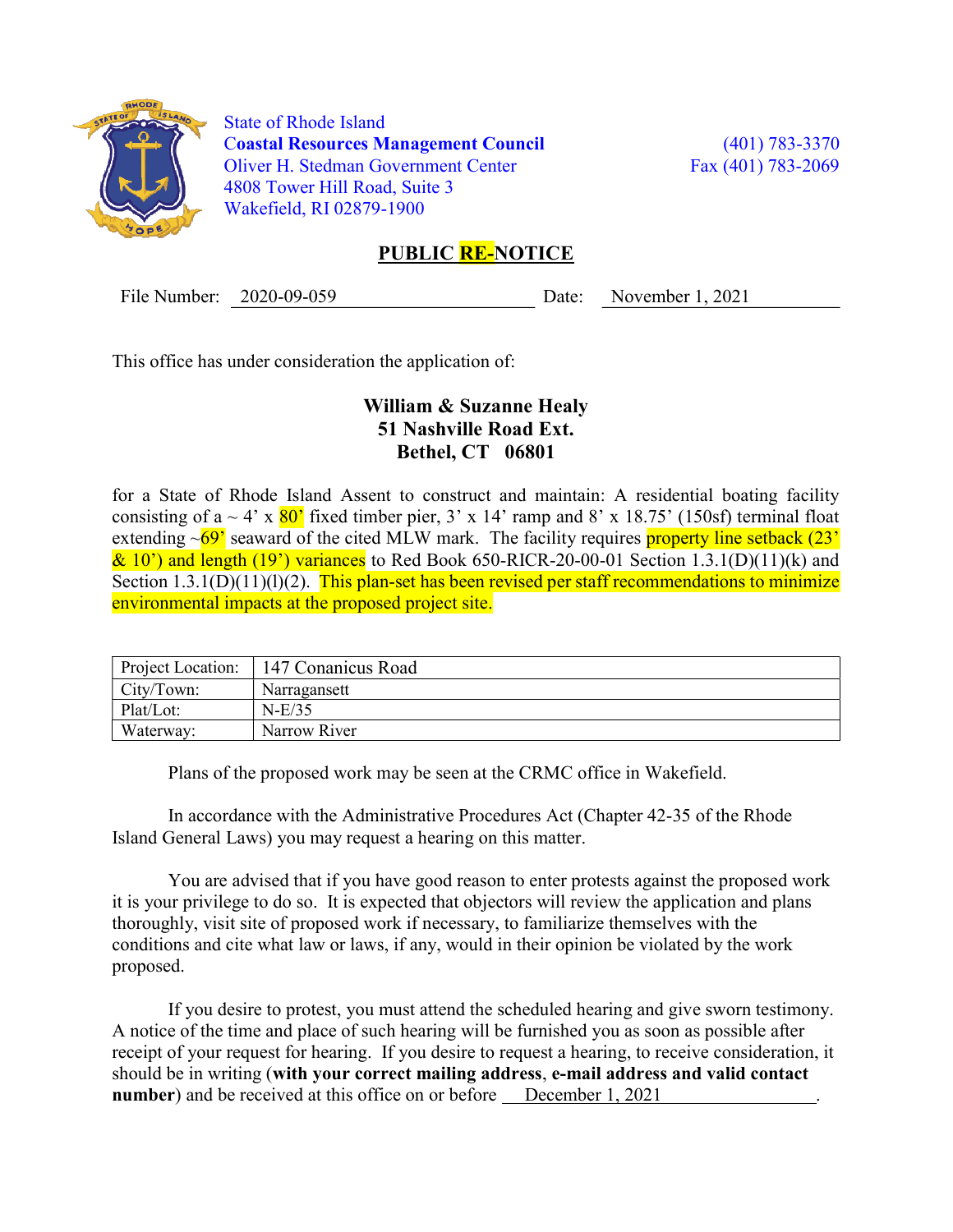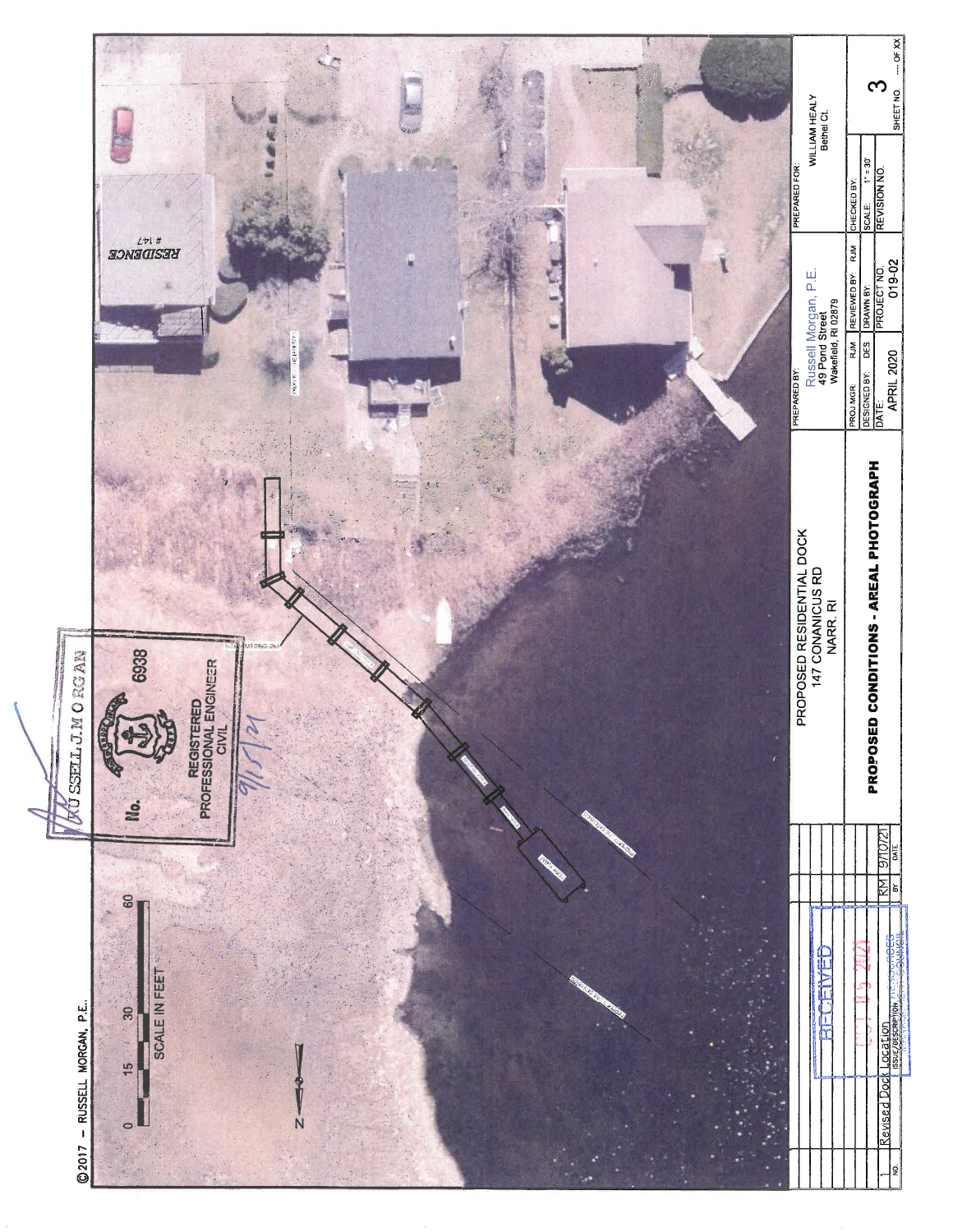

@2017 - RUSSELL MORGAN, P.E.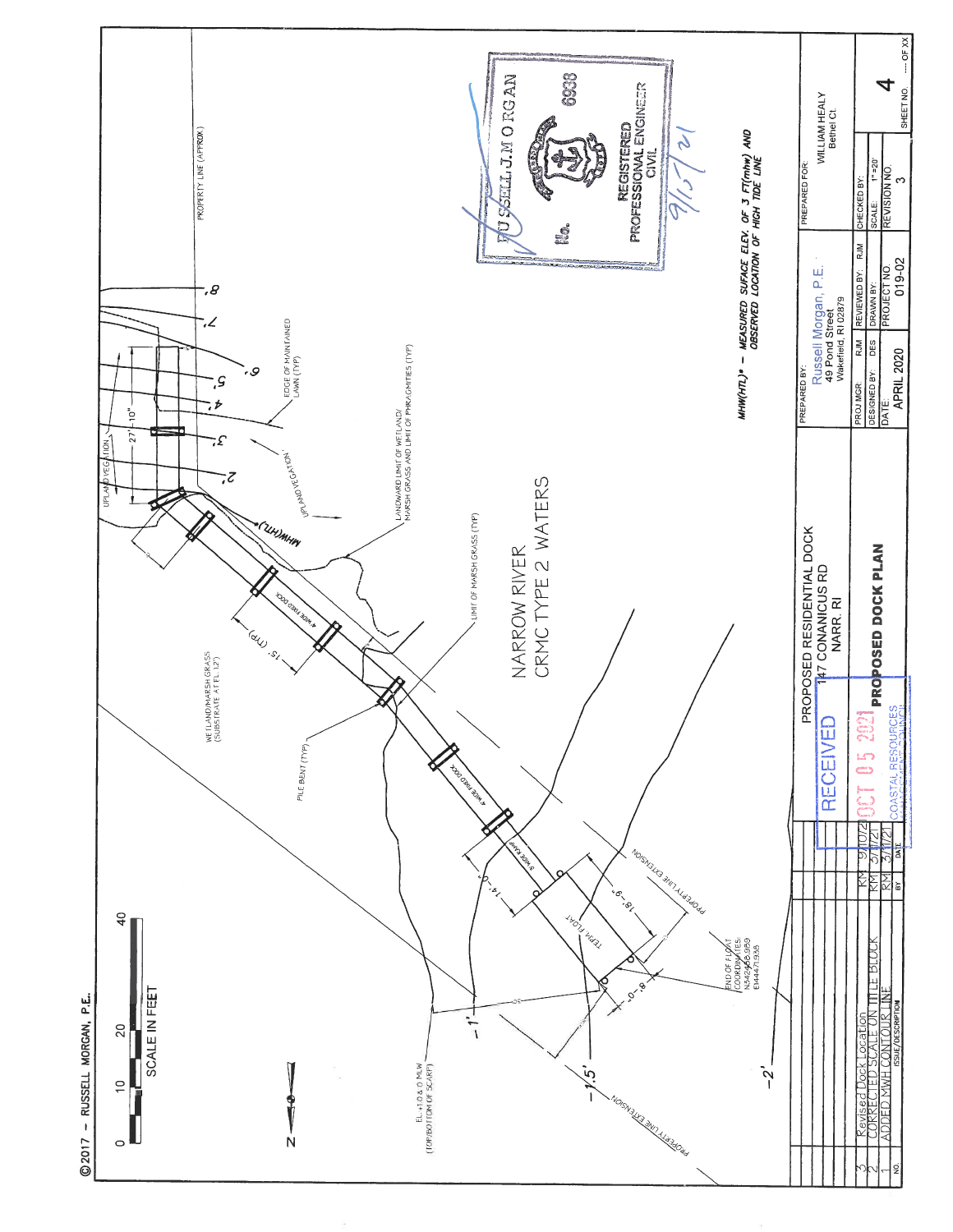